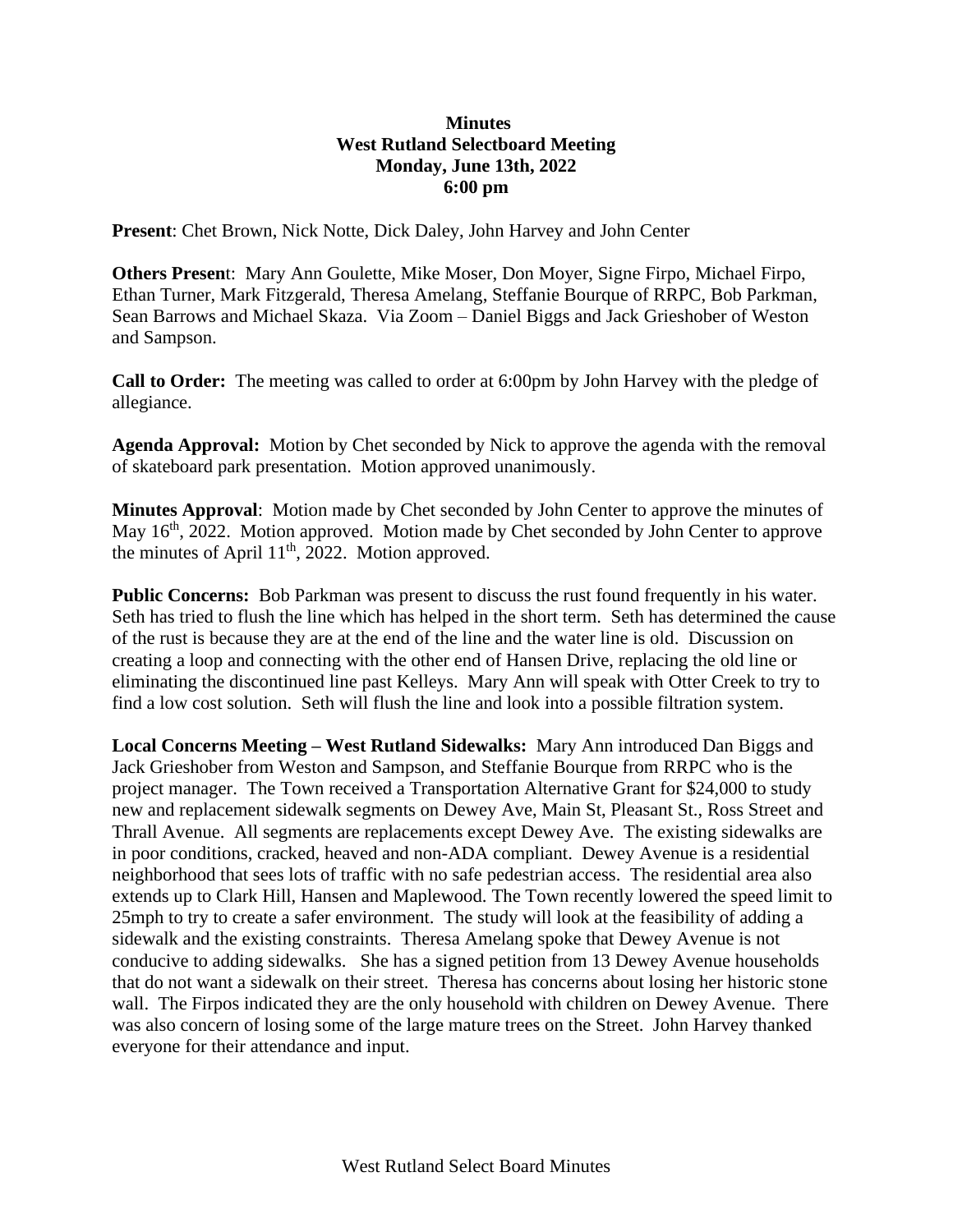## **Action Items:**

- a) **Sheriff's Contract July 1, 2022-June 30, 2023 –** Sheriff Fox presented this contract in December for our budget discussions. The new fee is \$48.27 per hour capped at \$100,401.60 inclusive of cruiser and animal control. Questions on increasing gas prices. The contract does state the sheriff reserves the right to re-negotiate cruiser costs if fuel increases to more than \$3.50 gallon. Motion made by Chet seconded by Nick to sign the sheriff's contract at \$100,401.60. Motion approved.
- b) **Approve Fairfield Trackless Repair –** Sean was present to discuss the quote of \$15,192.82 to replace the drive and motor. The machine is a 2016 and has 1850 hours. A new one will cost over \$120K and we have all the attachments. Motion made by Nick seconded by Chet to approve the trackless repair in the amount of \$15,192.82. We will use the sidewalk repair budget. Motion approved unanimously.
- c) **ATV Landowner agreement** The ATV Club represented by chair Mark Fitzgerald is asking for permission to use Clark Hill Road. The agreement is a renewal and runs for 5 years, expiring in 2027. Motion made by Nick seconded by Dick to sign the landowner permission to allow the ATV club access to Clark Hill Road for 5 years. Motion approved unanimously.
- d) **Approve pump station repairs: Champlin Associates -** Three of our pump stations need repairs and cannot wait for the plant upgrade. We have 3 quotes from Champlin Assc: Harrison Avenue needs a rotating assembly at \$9,295; Baxter Street needs a mission alarm install with streaming data at \$7,4310.02; and Elm Street needs a new control panel installed at \$45,220.82. Motion made by Dick seconded by Chet to accept the Champlin Associates quotes totaling \$61,946.84 for pump station upgrades at Harrison, Baxter and Elm Street. Motion approved. Chet also suggested getting quotes to upgrade the recreation center as we anticipate more traffic.
- **e) Grants in Aid Letter of Intent** Participation in this program gives municipalities funding to help with implementation for compliance with our municipal roads general permit. This year's funding is expected to be \$15,000 and requires a 20% match. We will likely work on Clark Hill and Boardman Hill. Motion made by Chet seconded by John Center to sign the letter of intent for the 2022 Grants in Aid Program. Motion approved.
- **f) Young's Brook Dam Removal –** The State is coordinating the dam removal, which is the town's old reservoir, with the Rutland Natural Resources Conservation District. They hope the Town will be willing to oversee the project and be the pass through for the funds. We will receive a % for managing the funds. The estimated cost is \$500K+ and they expect to use Federal funds with a construction date in 2023. Motion made by Dick seconded by Nick to act as fiscal agent for the Young's Brook Dam Removal. Motion approved.
- g) **Warning for Retail Cannabis Opt In –** According to the new Vermont Law, municipalities must opt in for a retail cannabis in their town with voter approval. We